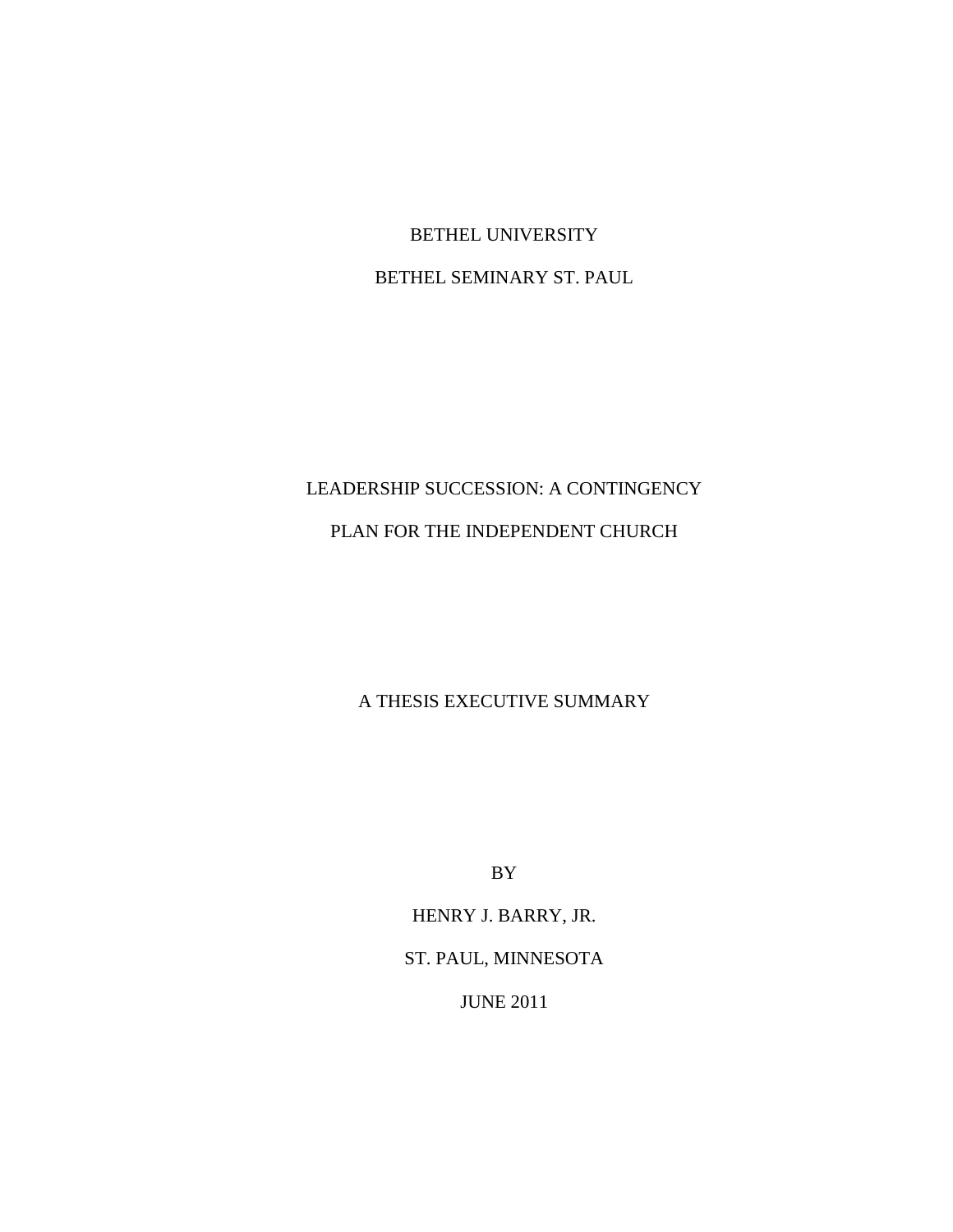# *The Problem*

This project addresses the need of a contingency plan and strategy for leadership succession. This project takes into account the difficulty that all churches experience with this vital need. Small independent churches are a trend in the twenty-first century, but are they fully equipped for longevity and do they have a contingency plan in place? The need for a strategy for leadership succession and reaching the next generation was the primary reason for the research project.

A second reason for the passion for leadership succession is the result of the researcher's relationship with a major denominational church which merged with a church of like denomination. For all practical purposes, this church's history and its identity ended. Merging with a church of like denomination is a form of succession. However, the merger appeared to be out of necessity. This raised a question, "Is this type of succession what the Lord intended for His church? Were there other alternatives and how could this situation been averted?"

When talking to other pastors, the researcher found that there was inertia, and a passive deference to leadership succession. This in itself made a compelling case for pursuing a strategy and plan for leadership succession. Although denominational churches may have an advantage over small independent churches because of the support of their affiliations, it is still expedient for them to develop their own internal leadership. All churches must have a plan and a strategy for reaching the next generation. The church is always one-generation away from solvency.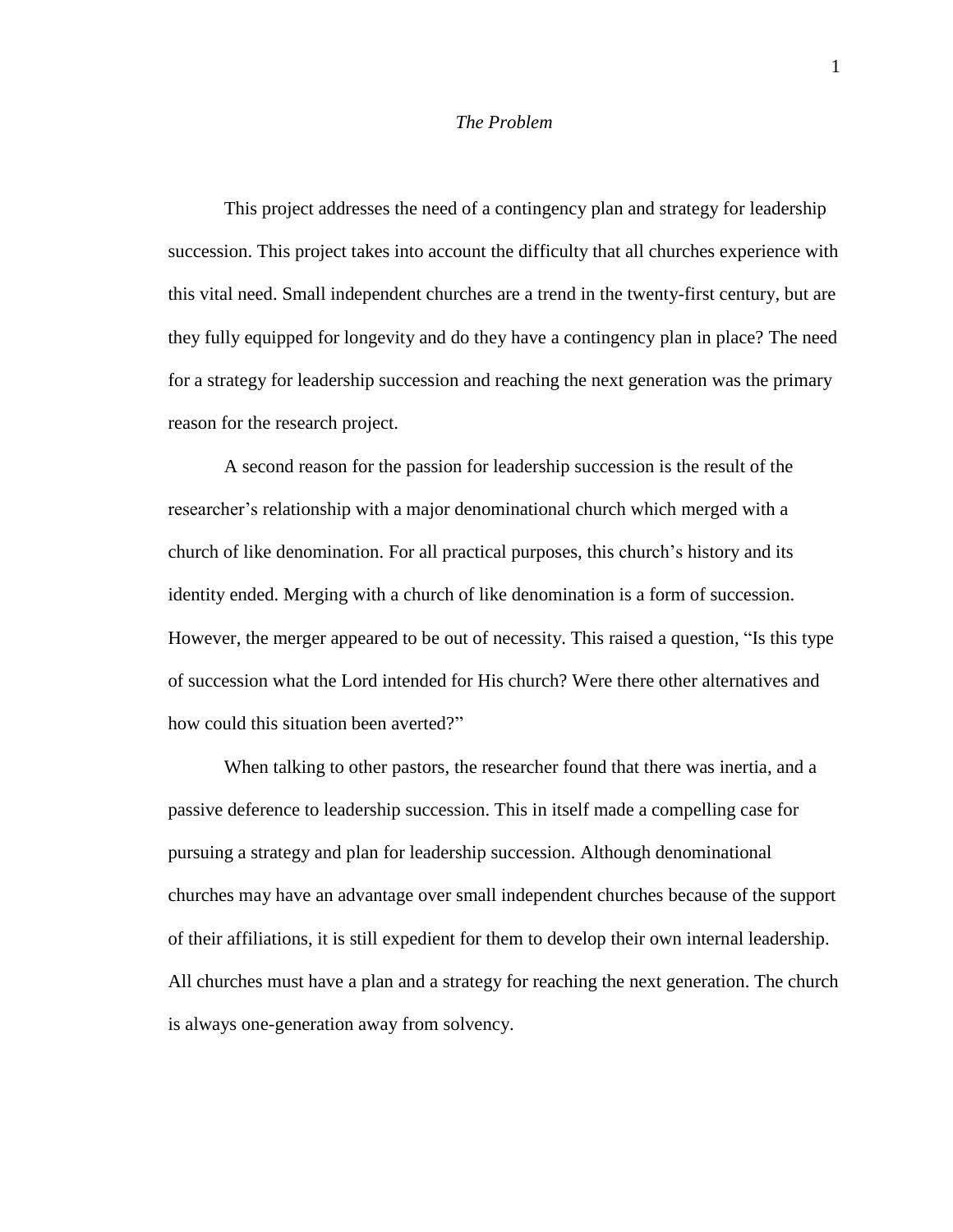The Scriptures provide a theology for leadership succession in both Testaments. Leadership succession is relevant to the Great Commission. The Lord intended for the church to participate and take a proactive approach in fulfilling the Great Commission (Matt. 28:19-20). The clause, "Till the end of the age," clearly implies that the commission is inclusive for all ages. Although the mandate was given to the apostles, it has to include their successors.

Additionally, the commission is clear about what the apostle's successors are to do. Knowing what to do, "Making disciples . . . end of the age," is a given constant. The problem is how to do it in a twenty-first century context. Current research shows the ecclesiastical landscape has changed.

# *The Subproblems*

The first subproblem required the researcher to understand the independent church as a phenomenon. In the second subproblem, the researcher reviewed how the Scriptures address leadership succession. In the third subproblem the researcher explored journals and contemporary literature which focused on leadership succession. In the fourth subproblem, the researcher selected small independent churches for case studies. The fifth subproblem involved conducting onsite interviews with pastors and clergy who must consider leadership succession. During the interviews, the researcher gathered doctrinal statements, mission statements, constitutions and other documents which aided him in understanding the problem of leadership succession in small independent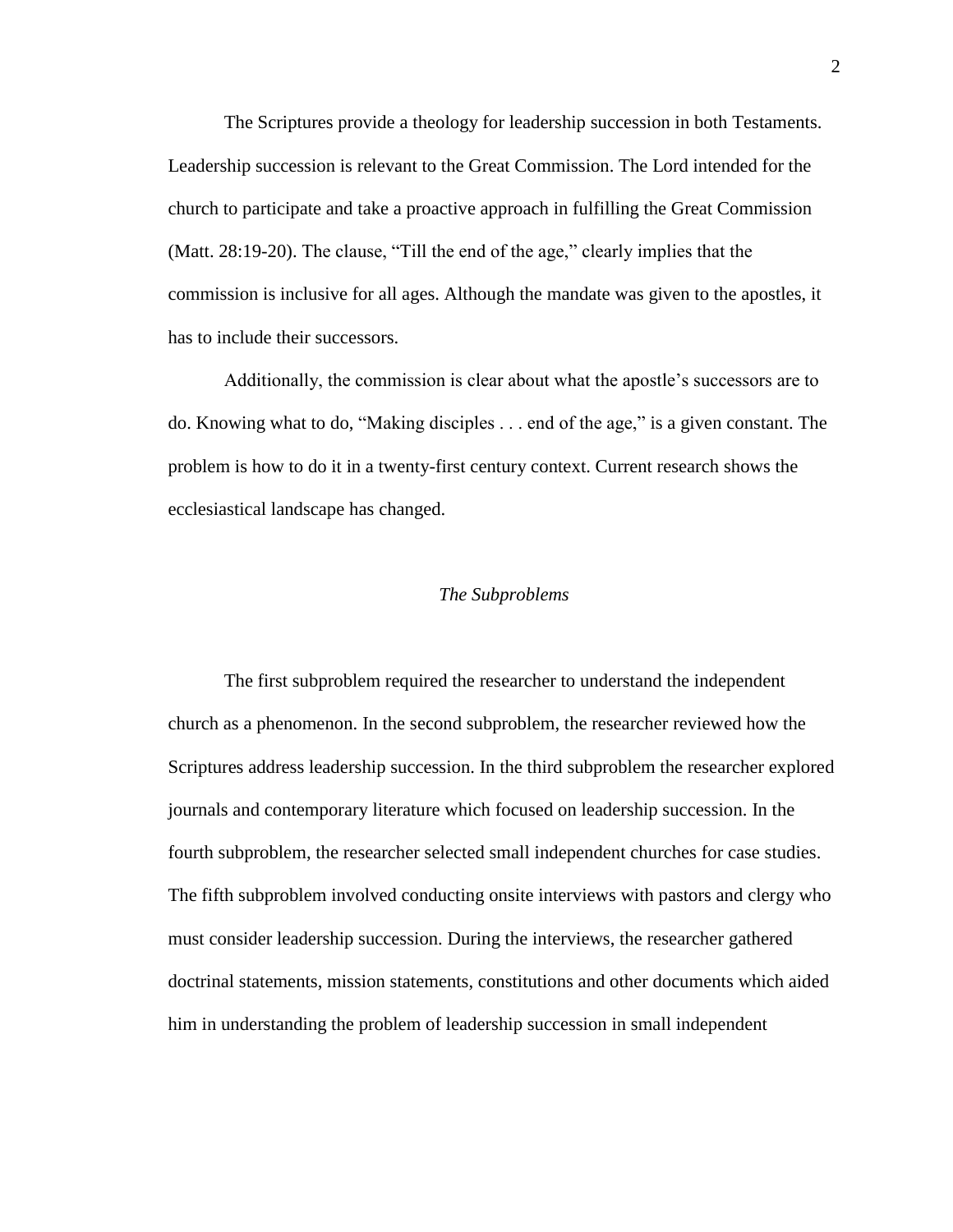community churches. The research provided the data and information for implementing a

strategy for leadership succession in small independent community churches.

*Theological and Contemporary Literature Review*

The research problem included gaining a perspective of the independent church as a phenomenon. Research showed that the movement is a trend which has not reached its

peak. Scott Thumma's writes in his research paper:

It is commonly assumed by sociologists of religion that the numbers of nondenominational congregations in the United States are swelling at a rapid rate. . . . In addition, if current research which examines the factors contributing to congregational identity in traditional denominations is correct (where 75% of denominational church members do not think of themselves in terms of a denominational identity, combined with their congregations' often partial appropriation of denominational resources and labels), the nondenominational reality is closer to and more descriptive of the way many denominational congregations are currently functioning. Therefore, for these and other reasons, this phenomenon deserves to be examined more closely.<sup>1</sup>

Because independent churches lack denominational support it is necessary to consider

how such churches relate to leadership succession.

 $\overline{a}$ 

The biblical record and the literature review made a compelling case for leadership succession. The Old and New Testaments provide a template for implementing a plan for leadership succession. Those who God calls are the predecessors who fulfill their calling and purpose by witnessing to their generation for the next generation who are their successors.

<sup>&</sup>lt;sup>1</sup> Scott Thumma, "What God Makes Free is Free Indeed," http://hirr.hartsem.edu[/bookshelf/thumma\\_article5.html](http://hirr.hartsem.edu/bookshelf/thumma_article5.html) (accessed October 14, 2009).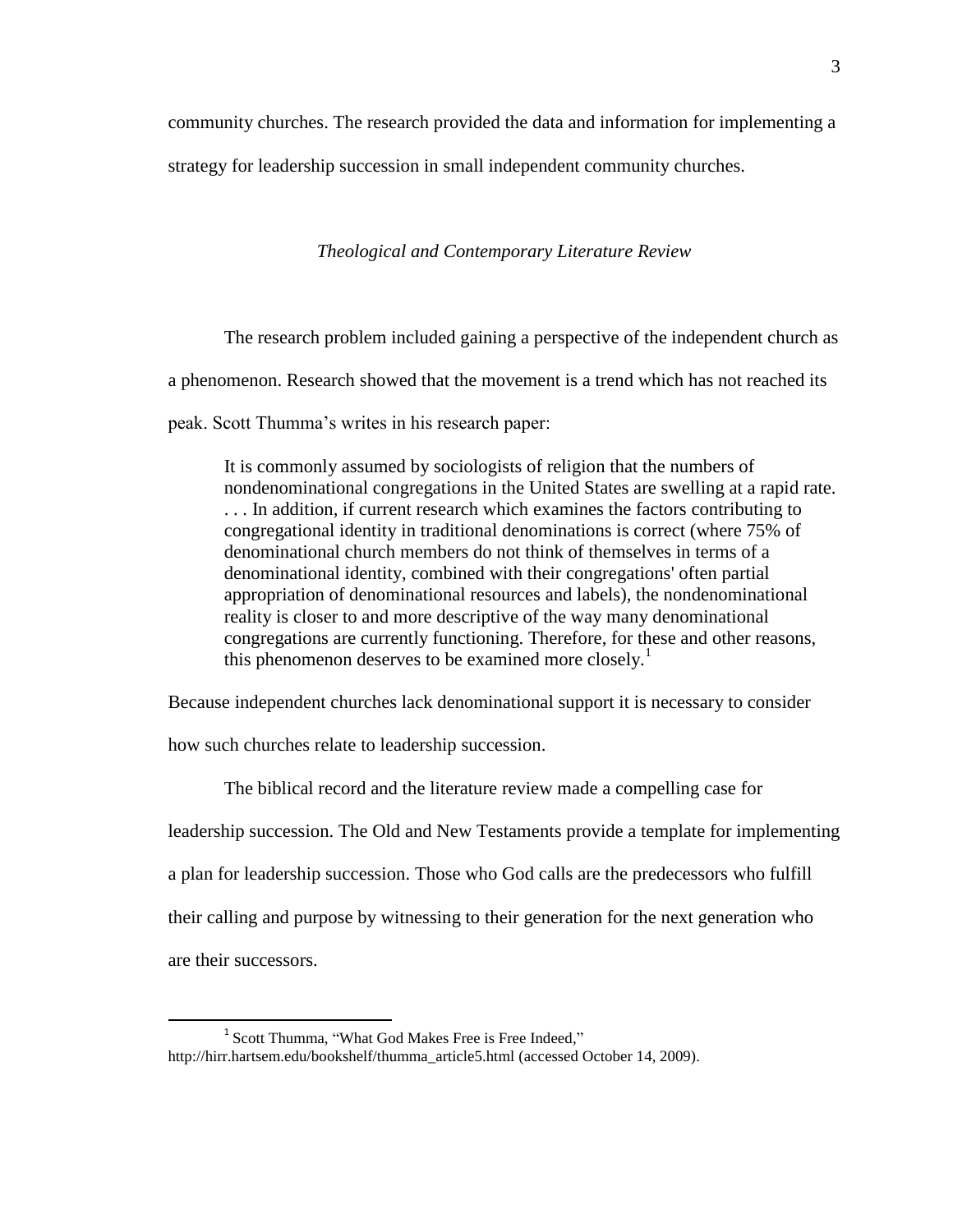The research considered how the contemporary church related to the apostolic church. The church has to be evaluated in accordance with its historical context. The church may not be of the world, but the church nevertheless is still in the world. It is inundated with the social changes imposed by the culture. In considering leadership succession, the research showed how the church must adapt to the social and technological changes.

Sydney Ahlstrom in *A Religious History of the American People* provided a narrative of many of the events that prompted and ultimately paved the way for the expansion and decline of church denominations. In his book, Ahlstrom provides a comprehensive history of the cultural, social changes and political landscape. McNeal's *Revolution in Leadership* expanded on social changes. McNeal describes how churches must be aware of paradigms shifts.

Paradigms can and do shift. The changes that precipitate these shifts can be either gradual or abrupt. The pressure to shift paradigms can come from outside or inside the person or organization. The shift may be perceived by people or organizations as positive or threatening. Whatever the impetus or circumstances, paradigm shifts always reflect the bottom line: the rules of the game have changed. Previous actions or values, once unquestioned, now may be suspect, counter-productive, or no longer tolerated because they violate new rules.<sup>2</sup>

The researcher has found this to be true. "Paradigm paralysis occurs when an individual or organization holds on too tightly to one paradigm."<sup>3</sup> The researcher also found that paradigm shifts are threatening to some and adaptation to change is necessary. Ministry processes need constant evaluation for efficiency and effectiveness.

4

<sup>2</sup> Reggie McNeal, *Revolution in Leadership* (Nashville, TN: Abington Press, 1998), 74.

<sup>3</sup> Ibid., 75.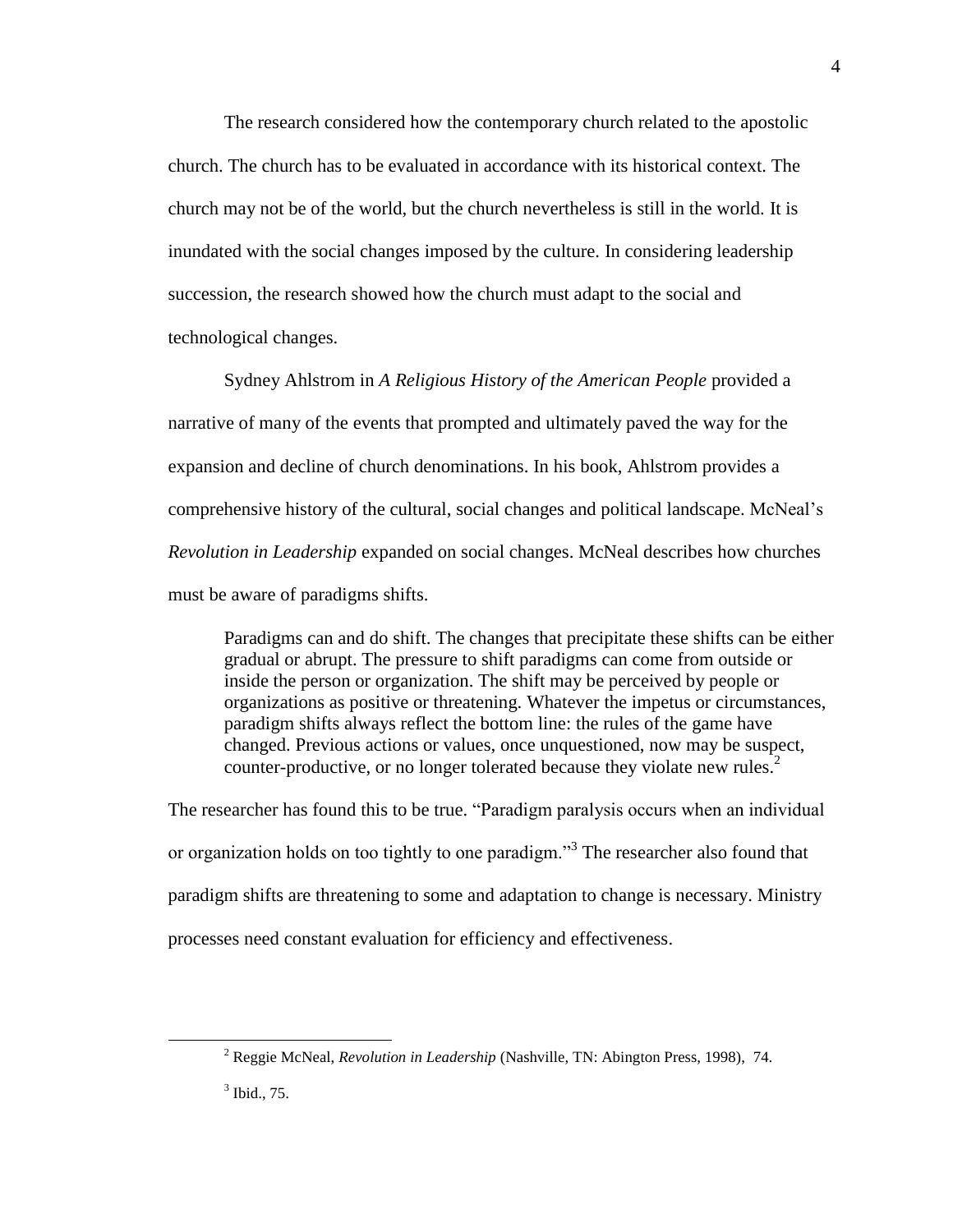The literature review shows that traditional approaches to ministry are not in the apostolic tradition. The apostles embraced the missional approach of the priesthood of all believers (1 Pet. 2:5, 9). Yet traditional approaches have worked in the past and there is a natural tendency to hold on to them as long as possible. Despite this fact, the context has changed and it is still necessary and expedient for the church to return to the apostolic missional approach to leadership succession by expanding the Kingdom through the priesthood of all believers and not just the professional clergy.

In the *Elephant and the Boardroom*, the authors describe the components and process for leadership succession through healthy transitions. The authors point out that the Lord Jesus Christ managed the major leadership transitions in His life. He managed the succession of His predecessor John the Baptist and succeeded in the transition of John's ministry. He chose His own successors and was involved in their training for ministry (Matt. 4:17-23). Lastly, He even managed His own departure and commissioned the apostles as His successors (Matt. 28:19-20, John 20:21).

Donna Schaper in "Leadership Transitions: What the Nonprofit World Can Teach Us" posits that leadership transitions are more likely to take place in healthy churches. In her article, Schaper writes, "executives often stay on as codirectors with the new director. They also often choose their own successors. They rarely leave in full and sometimes remain on the board of directors."<sup>4</sup> Some of the advantages she sees include the retention of organizational memory, trial periods for new leadership and the extended opportunity

<sup>4</sup> Donna Schaper, "What the Nonproft World Can Teach Us," *Congregations*, (Winter 2009) http://search.atlaonline.com/pls/eli/ec.pdfapp.showpdf?myaid=ATLA0001698683 (accessed December 18, 2009)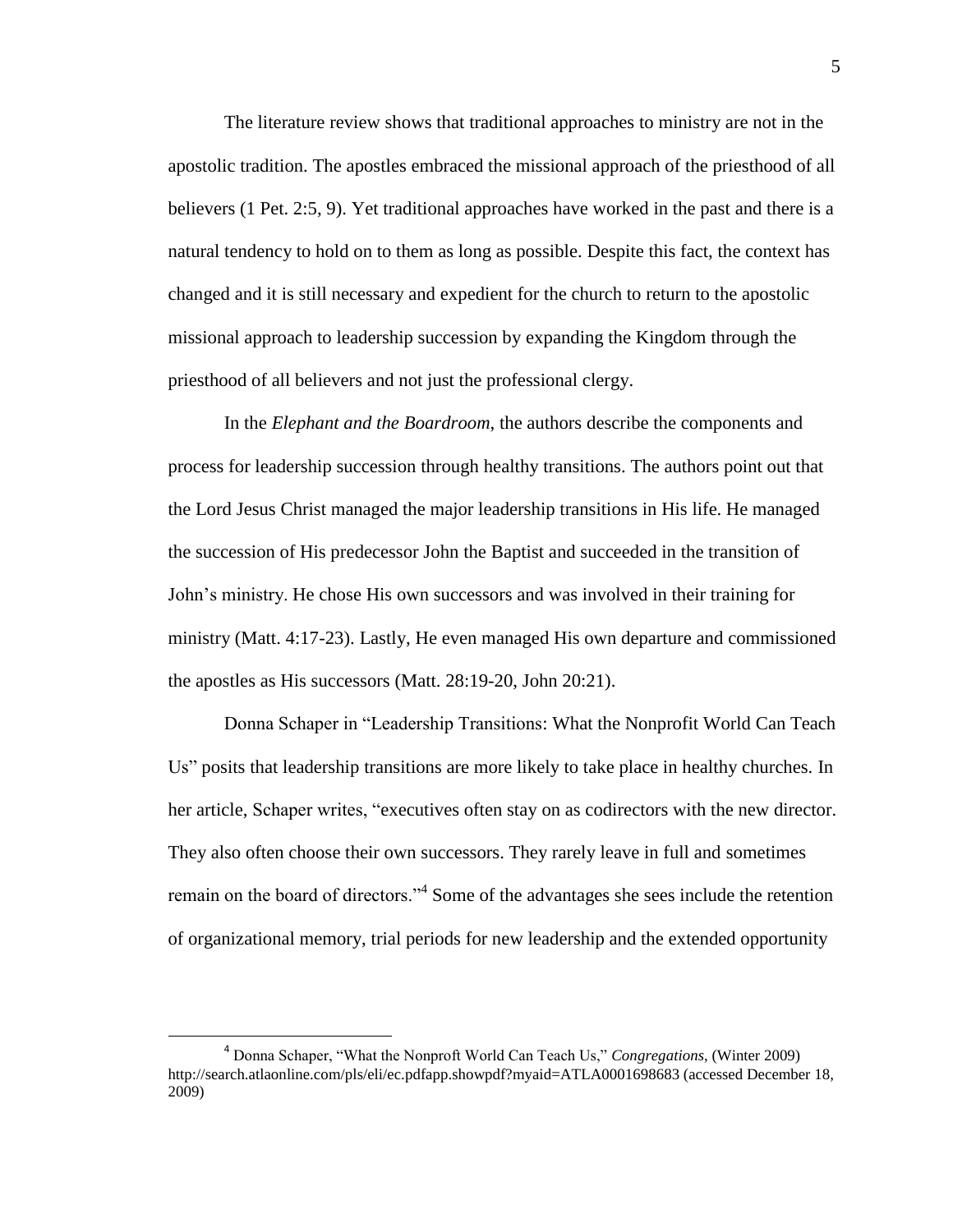for out-going leadership to share their experiences, expertise, concerns and vision for the future.

The literature research enabled the researcher to identify the themes, ideas and questions necessary for the practical aspects of the project. The literary research showed that the local church is responsible for its leadership. The church is entrusted with the apostolic mission. One reason for the independent church as a movement may be "God restoring the church to the New Testament Apostolic Pattern."<sup>5</sup>

Leadership succession is not a stand-alone subject. In doing the literature review, the researcher identified several relevant leadership factors. Leadership must consider transience, turnover, leadership development and transitioning. While transience and turnover are factors often beyond an organization's control, leadership development and transitioning are within an organization's influence. The theological and literature research made a compelling and convincing case for churches to take a proactive position in dealing with the big subject that many would rather defer until necessary. A good leadership succession requires entrepreneurial leaders who do not leave successions to chance.

A good transition allows for the exchange of ideas along with the experience and expertise of the predecessor passed on to his or her successors. The Scriptures and the research have revealed a biblical apostolic approach to leadership succession. The Lord Jesus provided a model by affirming His predecessors and choosing His successors.

l

<sup>5</sup> David Cannistraci, *Apostles and the Emerging Apostolic Movement* (Ventura, CA: Renew Books, 1996), 29.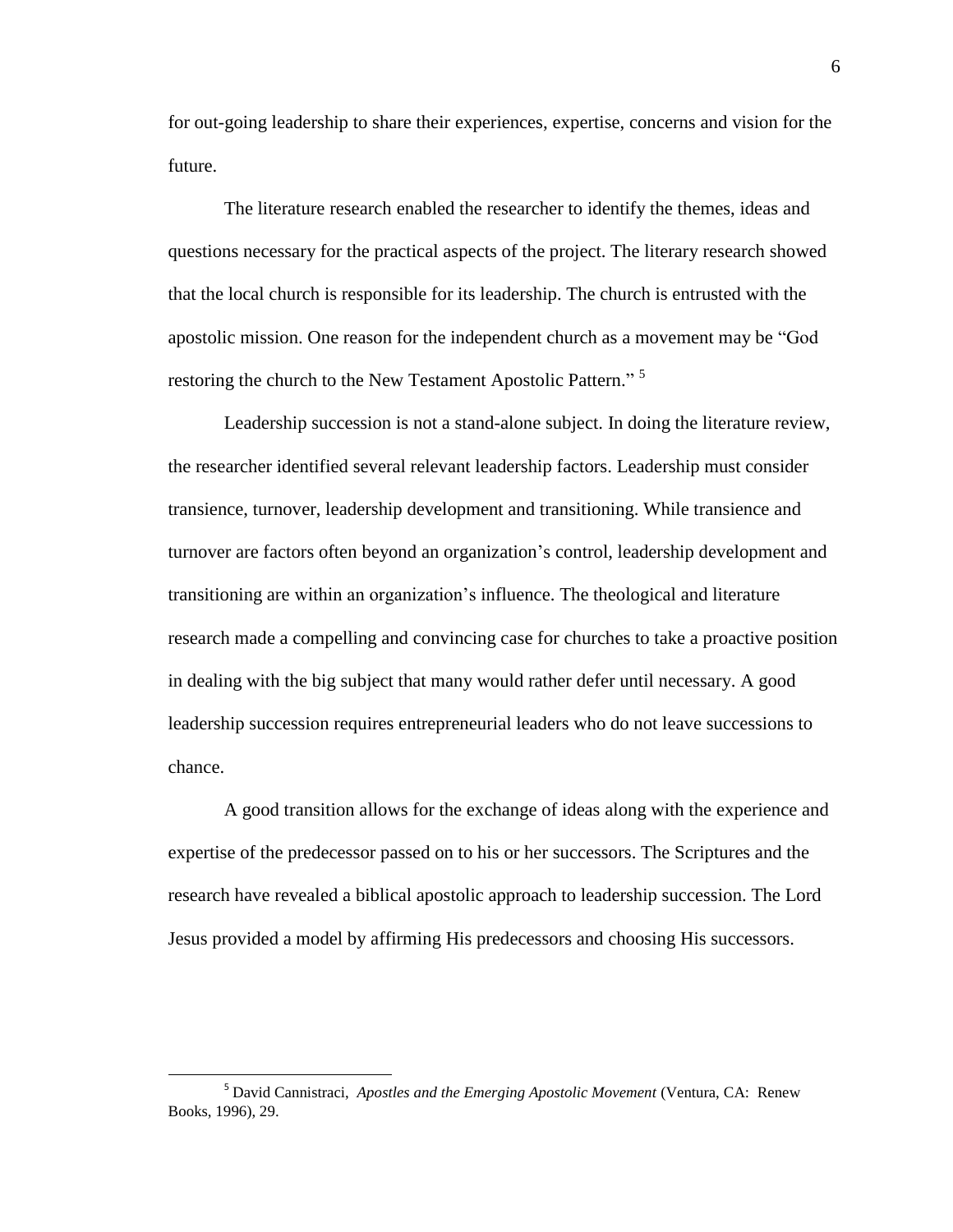The theological and literature reviews also helped to indentify themes and questions to use in the research interviews.

The researcher considered the advantages and disadvantages of the qualitative and quantitative research designs and decided that the qualitative approach would better suit the project. The decision to choose a qualitative methodology and grounded theory was the nature of the research and subject matter.  $6$  The research was not a hypothesis to be tested, but rather a series of complex questions in need of findings.<sup>7</sup>

The research involved four small community churches in a case study. In selecting the churches, the researcher was looking for a well-rounded balance. The first church was relatively new and had not made a leadership succession. The interest here was the emergence of the independent church. Another was an older church that had made many successions and two newer churches which each made one leadership succession.

The researcher constructed two types of research instruments. The first type was for onsite interviews with the key informants at their respective locations. In addition, the researcher constructed online surveys to expand the research and looked for additional perspectives. One purpose of the online surveys was to expand the research beyond the formal interviews and obtain additional data. Another one was to reach a saturation point with the data and triangulate the findings.

<sup>&</sup>lt;sup>6</sup> Paul D. Leedy and Jeanne Ellis Ormrod, *Practical Research*, 8<sup>th</sup> ed. (Upper Saddle River, NJ: Pearson Merrill Prentice Hall, 2005), 94.

 $<sup>7</sup>$  Ibid.</sup>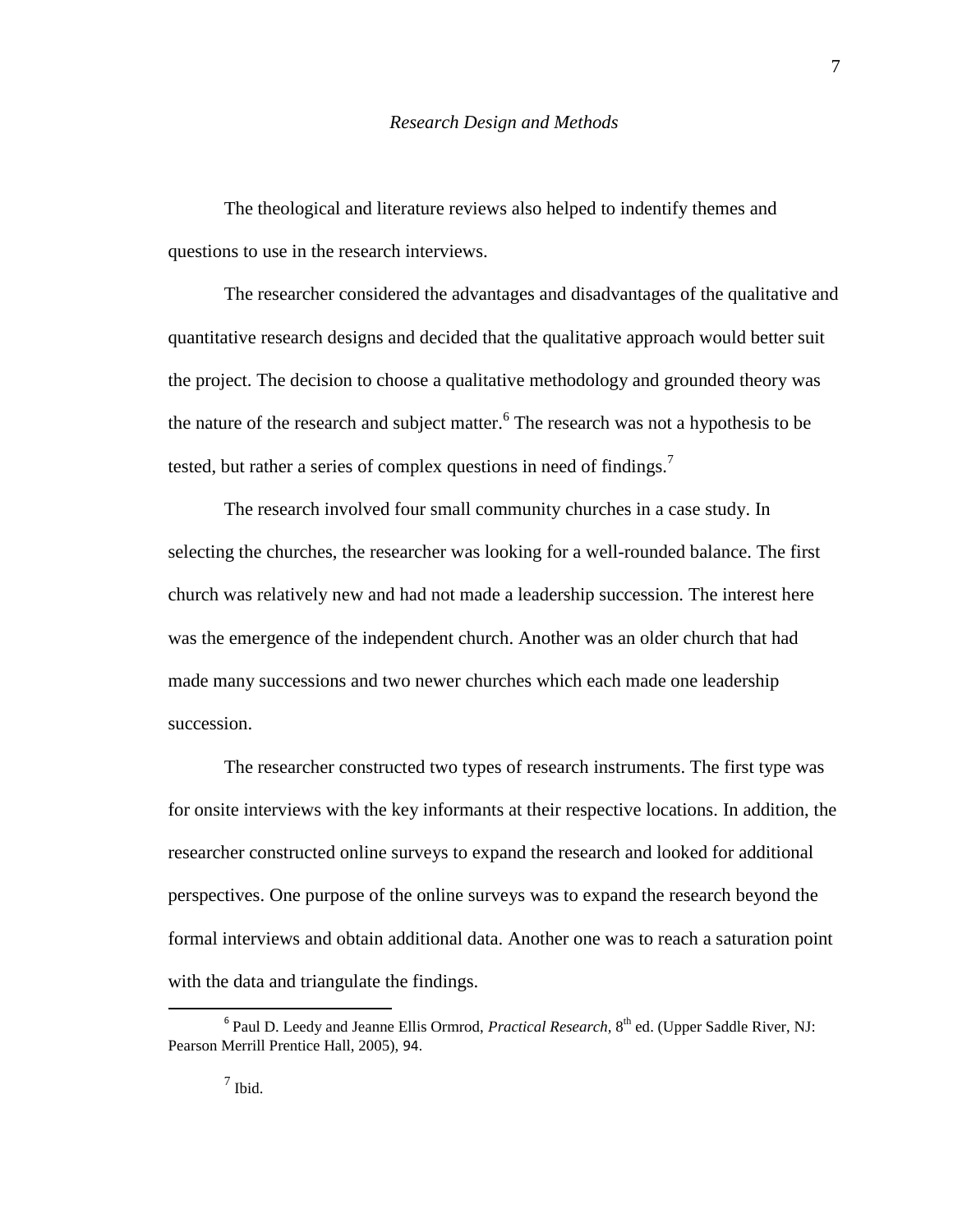# *Coding the Data*

The researcher followed the suggested principles for grounded theory used in qualitative data research. The purpose was to derive a theory from the data collected in a natural setting.<sup>8</sup> A systematic approach of reading the raw data and then organizing it for classification of categories and derived meanings was followed. 9 This procedure was necessary to scrutinize the data and offer a consensus from it.

The beginning categories for coding the data were selected during the literary research and used in questions for the research instruments. These were coined starter codes. The first was obvious leadership succession. As the research began, other closely related subjects emerged such as turnover and transience. Still others pertained to positive factors for leadership development.

The researcher assigned the responses or derivatives as nodal codes. A software program enabled the researcher to retrieve and continuously compare the data. This process enabled him to indentify emergent themes, ideas, reach a saturation point with the data and find the resolution points.

 $8$  Leedy, 144.

<sup>&</sup>lt;sup>9</sup> Ibid., 151.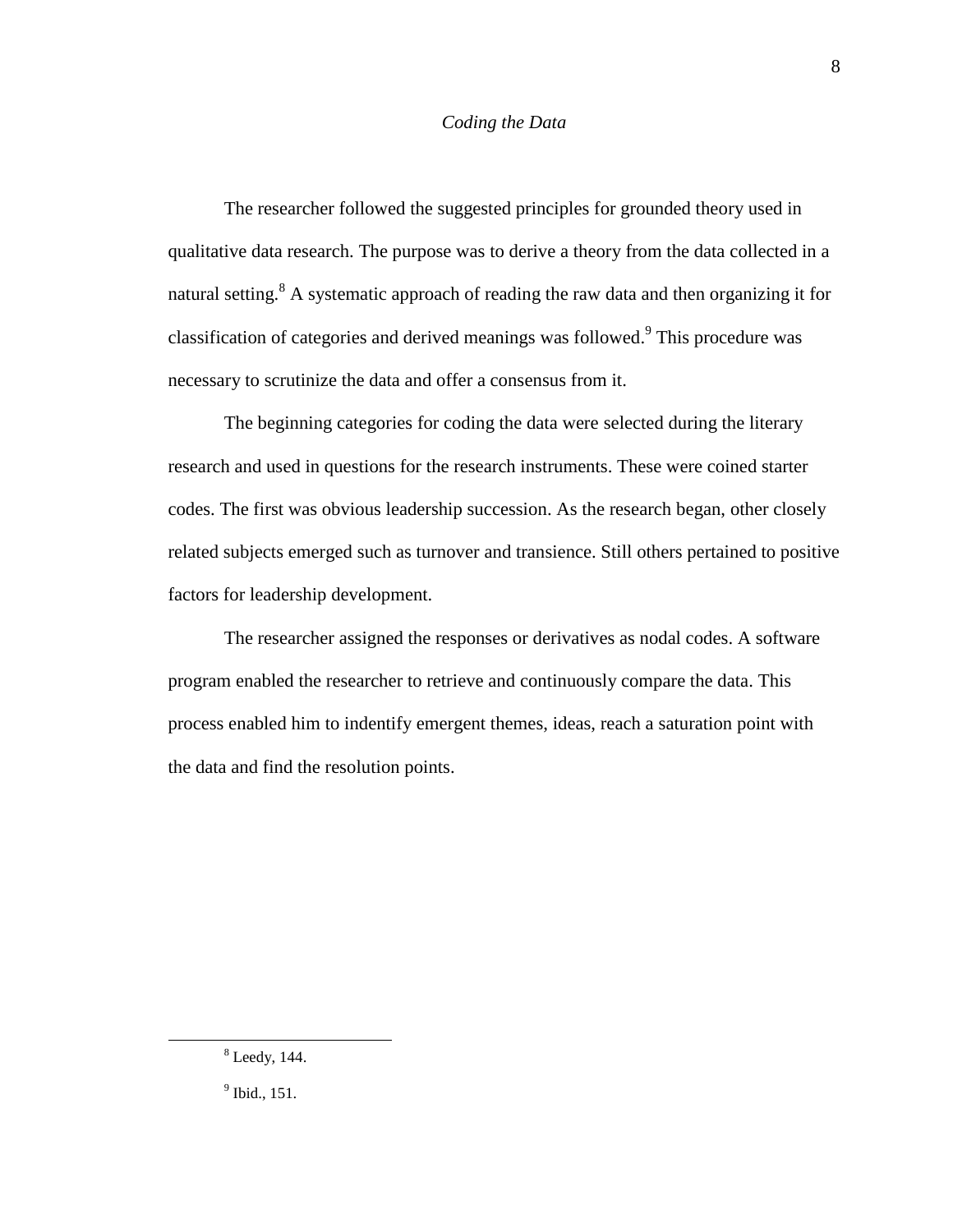#### *Research Findings and Analysis*

The research instruments showed a resistance to denominations and perceived hierarchies. The independent church movement seems related to freedom of expression in worship and the need of spiritual experience. Even though a church's theology may be orthodox, it may be a dry orthodoxy.

The research showed that many churches are grounded in contemporary traditions and take modern positions on leadership succession. The pulpit and search committees are two traditional approaches to leadership succession. The researcher examined several documents that relate to the procedure and process of the pulpit and search committees. Although the churches do follow well thought out guidelines and procedures, the process can become cumbersome and time consuming.

The pulpit and other such ad hoc committees appear to be more traditional than biblical. In addition, the tedium of the process runs the risk of a DNA mismatch in pastoral leadership with a particular congregation. This is likely to occur when a pulpit committee becomes exhausted from an extended search. However, the underlying problem is the tendency to neglect leadership development in the local church.

The data gathered during the research showed that most of the churches considered the pulpit or search committee as a provision and a contingency plan for leadership succession. The research found little regard for pre-planning for leadership succession. In addition, leadership succession is too important to be left for chance. A poor transition is a prelude for a less than par leadership succession. The research showed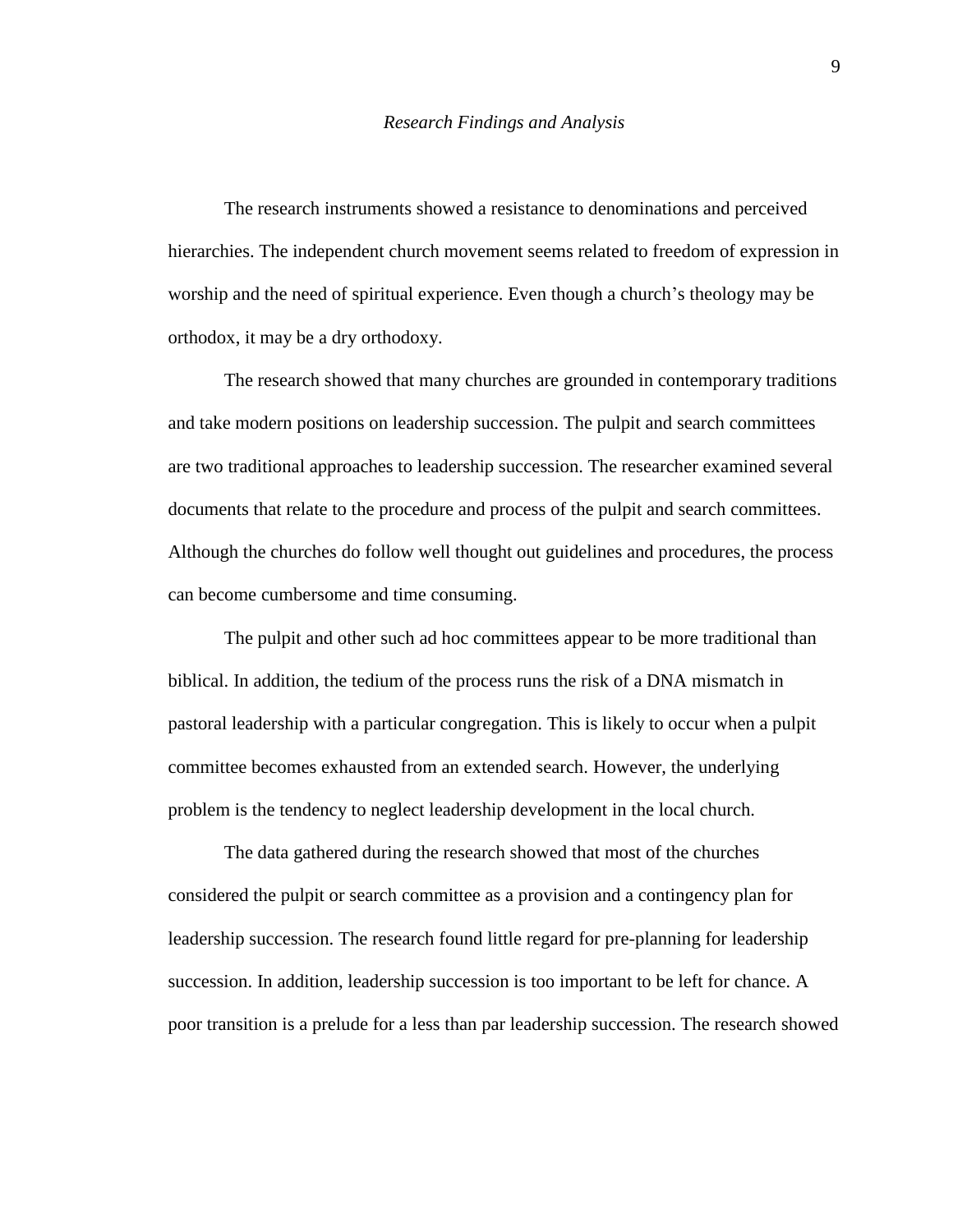that leadership transitions are vital and important and indispensable for leadership successions.

The research discovered that showed good leadership successions are possible through networking. Partnering with parachurch organizations is useful for leadership preparation and development. Leadership successions are enhanced through good transitions. This process takes place through time and seems to happen best when there is plurality of elders.

# *Recommendations and Conclusions*

The emergence of a global culture has changed the dynamics of the church. Although this is such, the church today, still somewhat reflects the apostolic church of the past. This being the case a policy for leadership succession is befitting through a renewed apostolic approach. This would require the church to create the capacity for its own leadership development.

The research shows the need to integrate contemporary practices with those of the early church. This involves a contextual emergence of those workable practices of the past and the present. There needs to be an overlap of the predecessor with the successor. This one practice has worked well within the corporate world. Yet churches seem to disavow promoting from within. This is a great paradox because the laity emerges within the congregation.

During the analysis of the data and research, other emerging themes surfaced which require more research. Skillfully using modern technology can facilitate leadership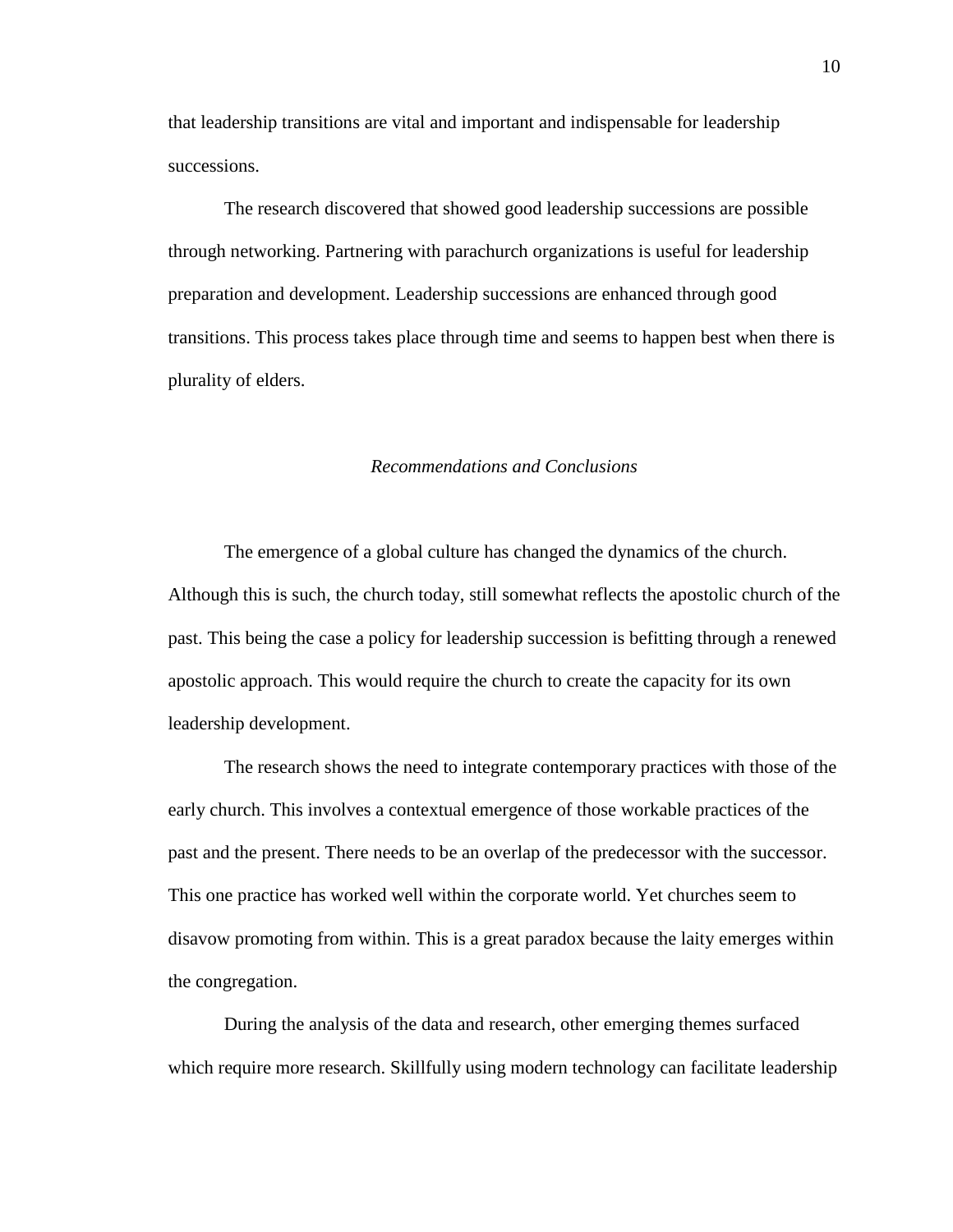development. Modern technology has made it possible for churches to innovate and become more intimate within the body of Christ.

Social media has created the capacity and opportunities for churches to become more intimate with parachurch and academic institutions. It is only in trying to maintain the traditions of the past that churches forfeit the technological benefits and innovations of the present. In essence, more research is needed to determine how social media and parachurch organizations can contribute to leadership succession. The research showed leadership succession is best facilitated through networking within the body of Christ and partnering with parachurch ministries. Cooperation between churches and parachurch organizations is needed to reach this end. Figure 1.1 describes how churches and parachurches create the capacity for those to serve within the body of Christ.

**Figure 1.1 Renewed Apostolic Approaches to Leadership Succession** 

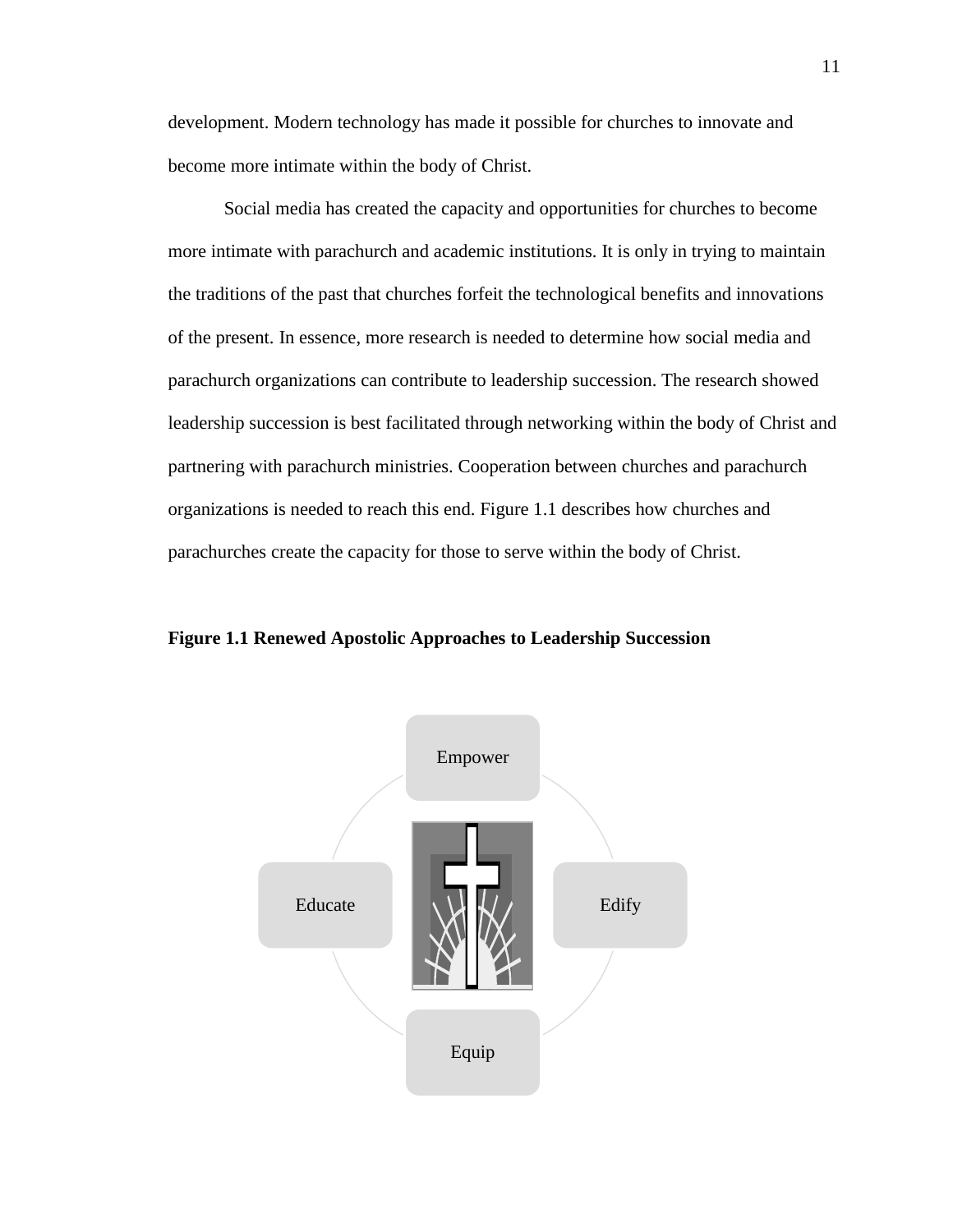The apostolic approach to creating the capacity for leadership succession fits well with the Scriptures:

It was he who gave some to be apostles, some to be prophets, some to be evangelists, and some to be pastors and teachers, to prepare God's people for works of service, so that the body of Christ may be built up . . . From him the whole body, joined and held together by every supporting ligament, grows and builds itself up in love, as each part does its work (Ephesians 4:11-16 NIV).

The literary review and the research have suggested that the capacity for leadership development is in a practical environment. Churches need to create the capacity for its successive leaders to discover and develop their spiritual gifts for ministry in ministry.

The research has shown that emerging leaders need to be properly prepared for ministry. Education is empowerment. Emerging leaders need to be encouraged to utilize their gifts in the ministry. Emerging leaders need support and equipping for ministry. Emerging leaders need to be edified so they can become confident and competent for ministry (Eph. 4:11-16).

The above model in Figure 1.1 is a biblical practical approach to leadership development for all churches and parachurch organizations. Churches and parachurches become socially innovative and intimate through cooperative unity and networking. This increases the potential for maximizing spiritual capital and resources within the body of Christ.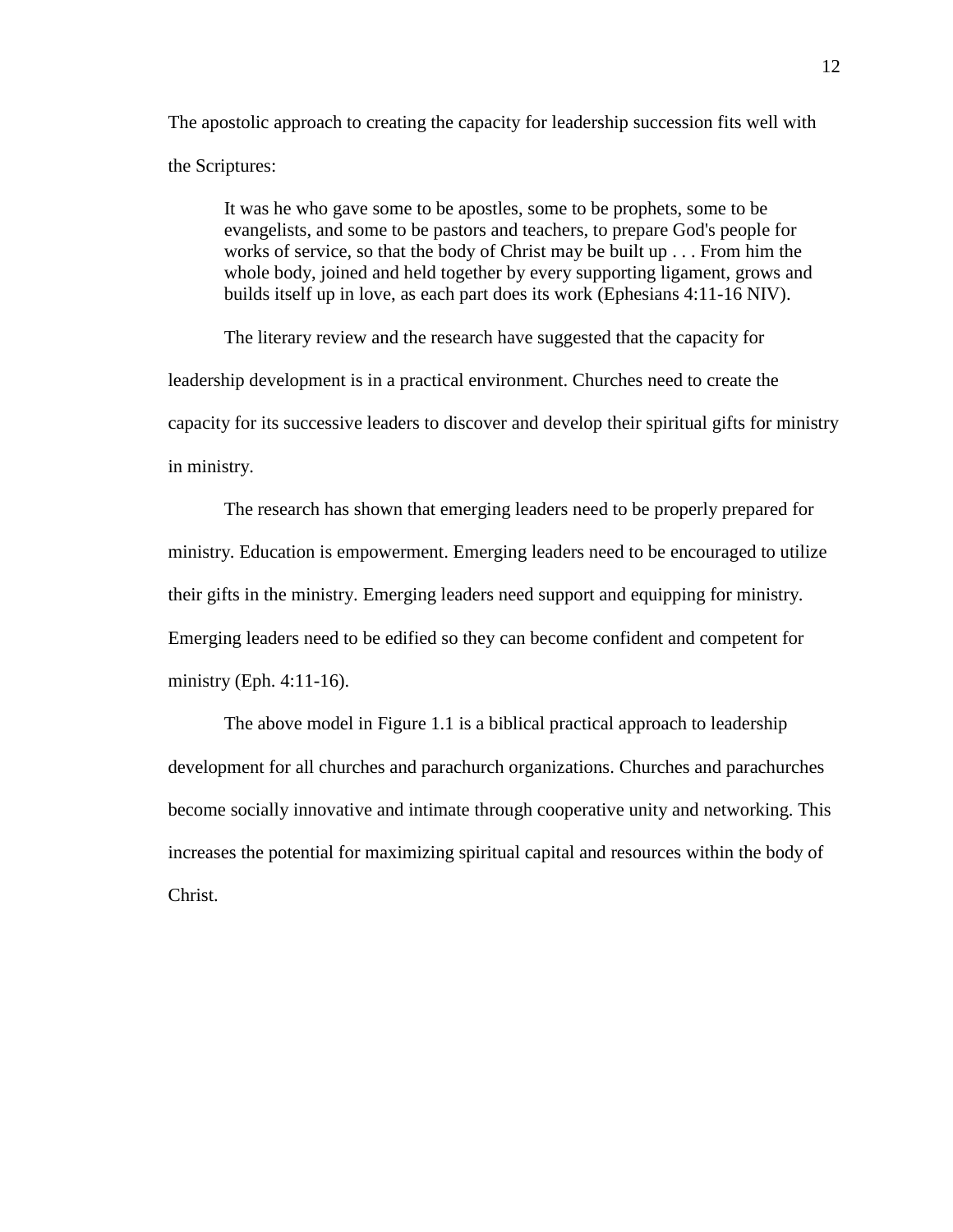## BIBLIOGRAPHY

- Ahlstrom, Sydney E. *A Religious History of the People*. New Haven, CT: Yale University Press, 1972.
- Andrade, Phillip G. "Developing Leaders in a New England Small Church Context: Returning the Task of Leadership Development to the Local Church." D. Min. Thesis, Bethel Theological Seminary, 2009.
- Anderson, Leith. *Leadership that Works*. Minneapolis, MN: Bethany House Publishers, 2001.
- Anthony, Michael and Mick Boersma. *Moving On, Moving Forward: A Guide for Pastors in Transition*. Grand Rapids, MI: Zondervan, 2007.
- Ammerman, Nancy T., Jackson W. Carroll, Carl S. Dudley, and William McKinney, *Studying Congregations.* Nashville, TN: Abingdon Press, 1998.
- Barna, George. *Evangelism that Works.* Ventura, CA: Regal Books, 1995.

\_\_\_\_\_\_\_\_. *The Power of Vision.* Ventura, CA: Regal Books, 1995.

- \_\_\_\_\_\_\_\_.*The Habits of Highly Effective Churches*. Ventura, CA: Regal, 1999.
- \_\_\_\_\_\_\_\_.*The State of the Church 2002*. Ventura, CA: Issachar Resources, 2002.
- \_\_\_\_\_\_\_\_. *The Frog in the Kettle*. Ventura, CA: Regal Books, 1990.
- \_\_\_\_\_\_\_\_. *Leaders on Leadership.* Ventura, CA: Regal Books, 1997.
- \_\_\_\_\_\_\_\_. *Master Leaders.* Brentwood, TN: Tyndale House Publishers, Inc., 2009.
- Bennis, Warren, Burt Namus, *Leaders*: *The Strategies for Taking Charge*. New York: Harper Collins Publishers, 2007.
- Bennis, Warren and Robert Townsend. *Reinventing Leadership*. New York: Harper Collins Publishers, 1995.
- Bennis, Warren. *Managing the Dreams: Reflections on Leadership and Change*. Cambridge: Perseus Publishing, 2000.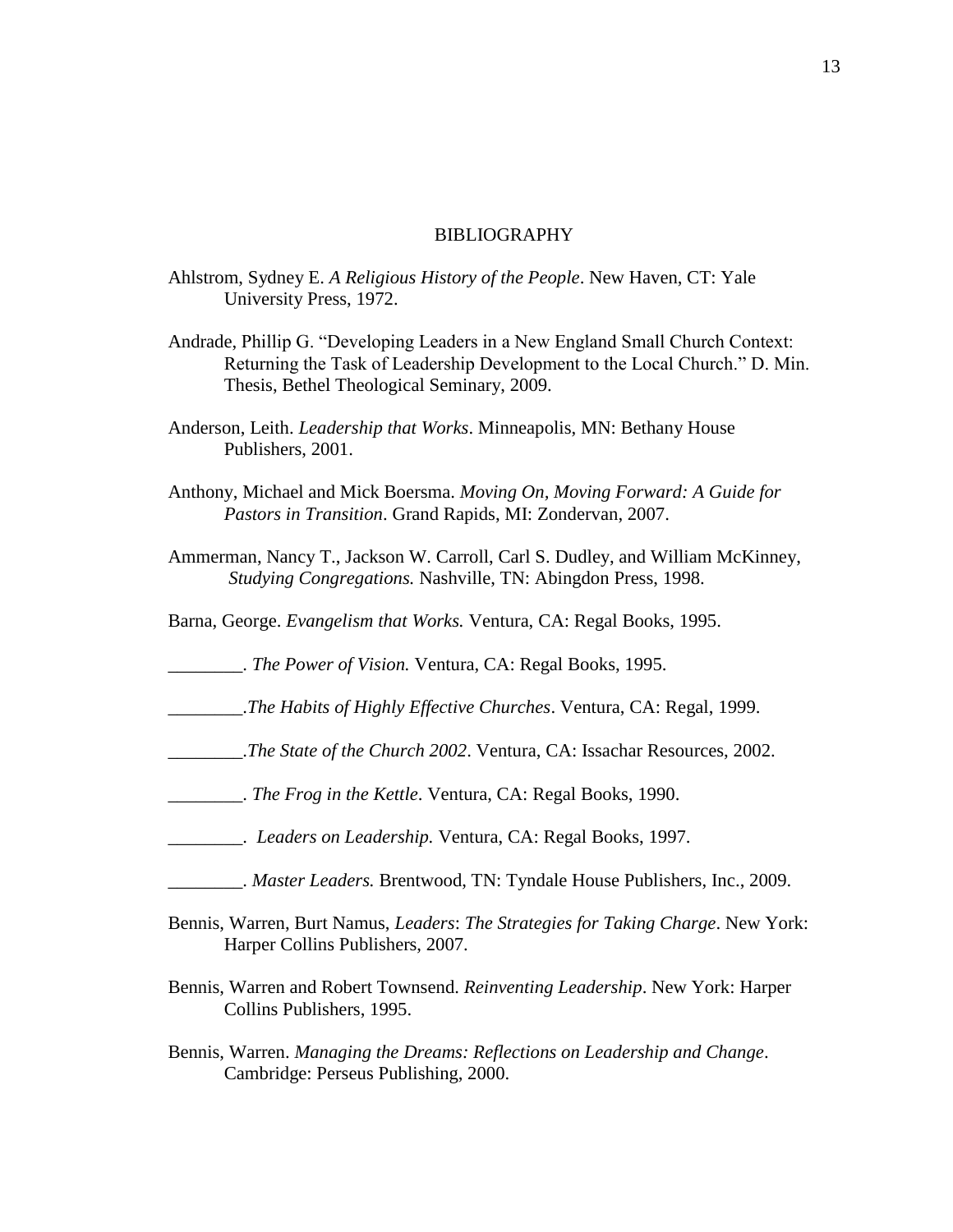- Berg, Bruce. *Qualitative Research Methods*. 5<sup>th</sup> ed. Long Beach, CA: Pearson Education, Inc. 2004.
- Bieschke, Marcus, D. "Five Succession Planning Values to Keep Your Organization Alive." http://www.regent.edu/acad/global/publications/lao/issue\_6/pdf/Bieschke\_%20fiv e\_succession.pdf (accessed November 5, 2010).
- Bishop, Camille. *We're in This Boat Together: Leadership Succession Between the Generations.* Colorado Springs, CO: Authentic Publishing, 2008.
- Braaten, Carl. "The Reunited Church in the Future." Journal of Ecumenical Studies 4, no 4 (Fall 1967).
- Briner, Bob. *Business Basics from the Bible*. Grand Rapids, MI: Zondervan, 1996.

\_\_\_\_\_\_\_\_. *The Management Methods of Jesus*. Nashville, TN: Thomas Nelson, 1996.

- Briner, Bob and Ray Pritchard. *More Leadership Lessons of Jesus*. Nashville, TN: Broadman and Holman Publishers, 1998.
- Cannistraci, David. *Apostles and the Emerging Apostolic Movement*. Ventura, CA: Renew Books, 1996.

Clinton, J. Robert. *Leadership Emergence Theory*. Madison, WI: Printing Plus, 1989.

\_\_\_\_\_\_\_\_. *The Making of a Leader*. Colorado Springs, CO: Navpress, 1989.

- Clinton, J. Robert. "Constellation Model." http://www.bobbyclinton.com/articles/downloads/ConstellationModel.pd.pdf (accessed January 2010).
- Clinton J. Robert. Definition–Ultimate Contribution.<http://bobbyclinton.com/?p=6> (accessed December 18, 2009).
- Coleman, Robert E. *The Master Plan of Evangelism*. Tarrytown, NY: Fleming H. Revell Company, 1972.

\_\_\_\_\_\_\_\_. *The Master Plan of Discipleship*. Tarrytown, NY: Fleming H. Revell Company, 1998.

Craigie, P.C. *The International Commentary on the Old Testament: The Book of Deuteronomy*. Grand Rapids, MI: William B. Eerdmans Publishing Company, 1992.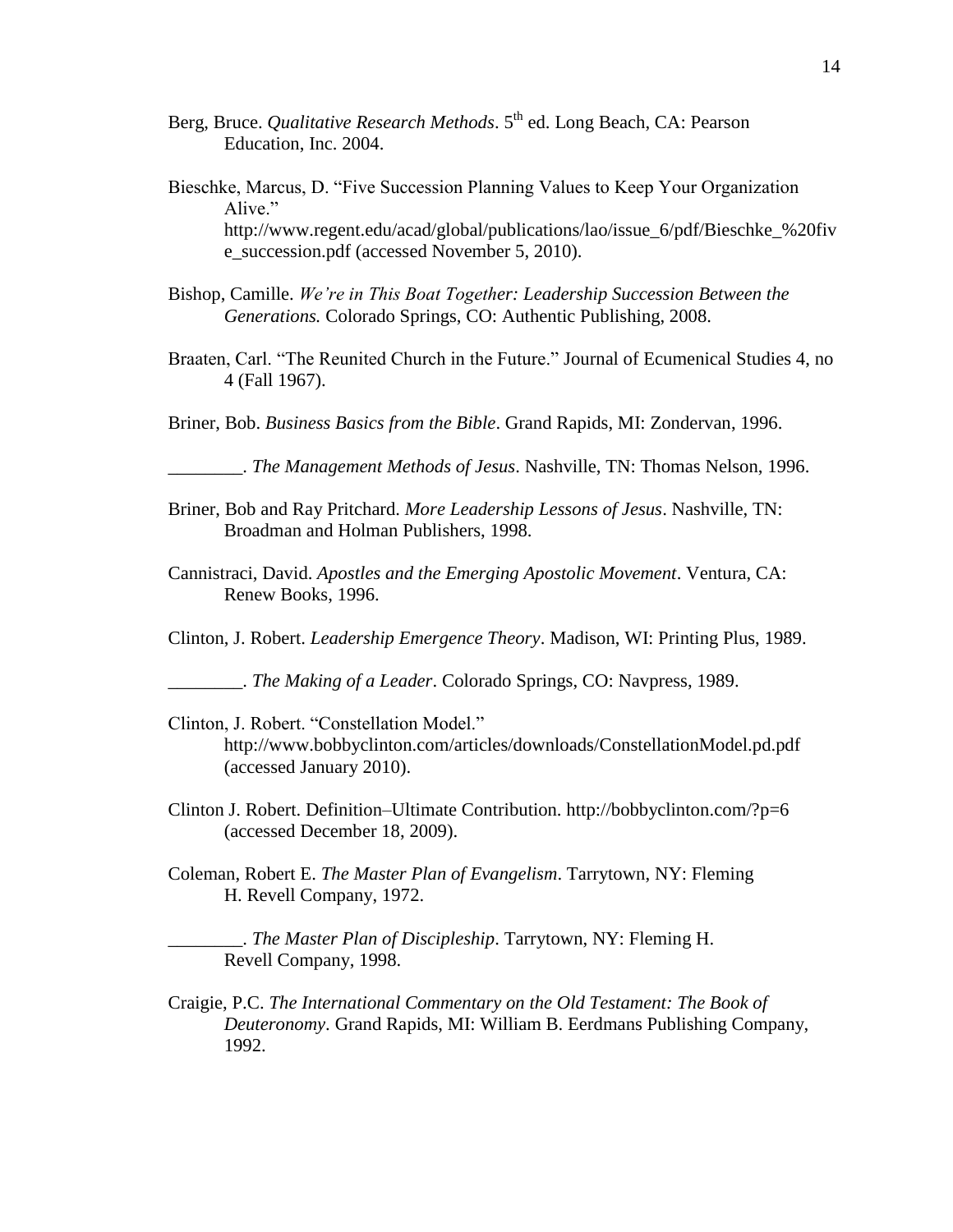- Creps, Earl. "Disciple Making in a Post Modern World." http://discipleship.ag.org/christian\_education/Training\_and\_Helps/Growth\_and\_R enewal/Fresh\_Approaches/20031215\_postmodern.cfm (accessed January 2010).
- Dudley, Carl S. *Effective Small Churches in the Twenty-First Century*. Nashville, TN: Abington Press, 2003.
- Elwell, Walter A. *Evangelical Dictionary of Theology*. Grand Rapids, MI: Baker Books, 1984.
- Erikson, Millard J. *Christian Theology*. 2nd ed. Grand Rapids, MI: Baker, 2007.
- Eusebius. *Ecclesiastical History*. Peabody, MA: Hendrickson Publishers, 1998.
- Gaebelein, Frank E. *The Expositors Bible Commentary*. Grand Rapids, MI: The Zondervan Corporation, 1992.
- Galloway, Dale. *Leading With Vision*. Kansas City, NE: Beacon Hill Press, 1999.
- Gilburg Leadership Institute, "Leadership Legacy Project," http://www.gilburgleadership.com/leadlegacy.htm (accessed September 17, 2009).
- Gonzales, Gary, "Rebooting the Mission: Back To the Future." D. Min. Thesis Project Report, Bethel Theological Seminary, 2008.
- Handy, Charles. *The Age of Unreason*. Boston, MA: Harvard Business School Press, 1990.
- Hersey, Paul. *The Situational Leader*. Escondido, CA: Center for Leadership Studies, 1984.
- Holt, Steve. "New Testament Principles on Leadership Structure." http://www.mountainsprings.org/userfiles/file/Inside%20MSC/New\_Testament\_P rinciples on Leadership Structure FINAL.pdf (accessed November 5, 2010).
- Küng, Hans. *The Church*. New York: Sheed and Ward, 1967.
- Ladd, George Eldon. *A Theology of the New* Testament. Grand Rapids, MI: William B. Eerdmans Publishing Company, 1994.
- Lane, John R. "Controllable Factors for Longevity in Ministry." D. Min. Thesis, Gordon-Conwell Theological Seminary, 2005.

Leighton, Ford. *Transforming Leadership*. Downers Grove, IL: Intervarstiy Press, 1991.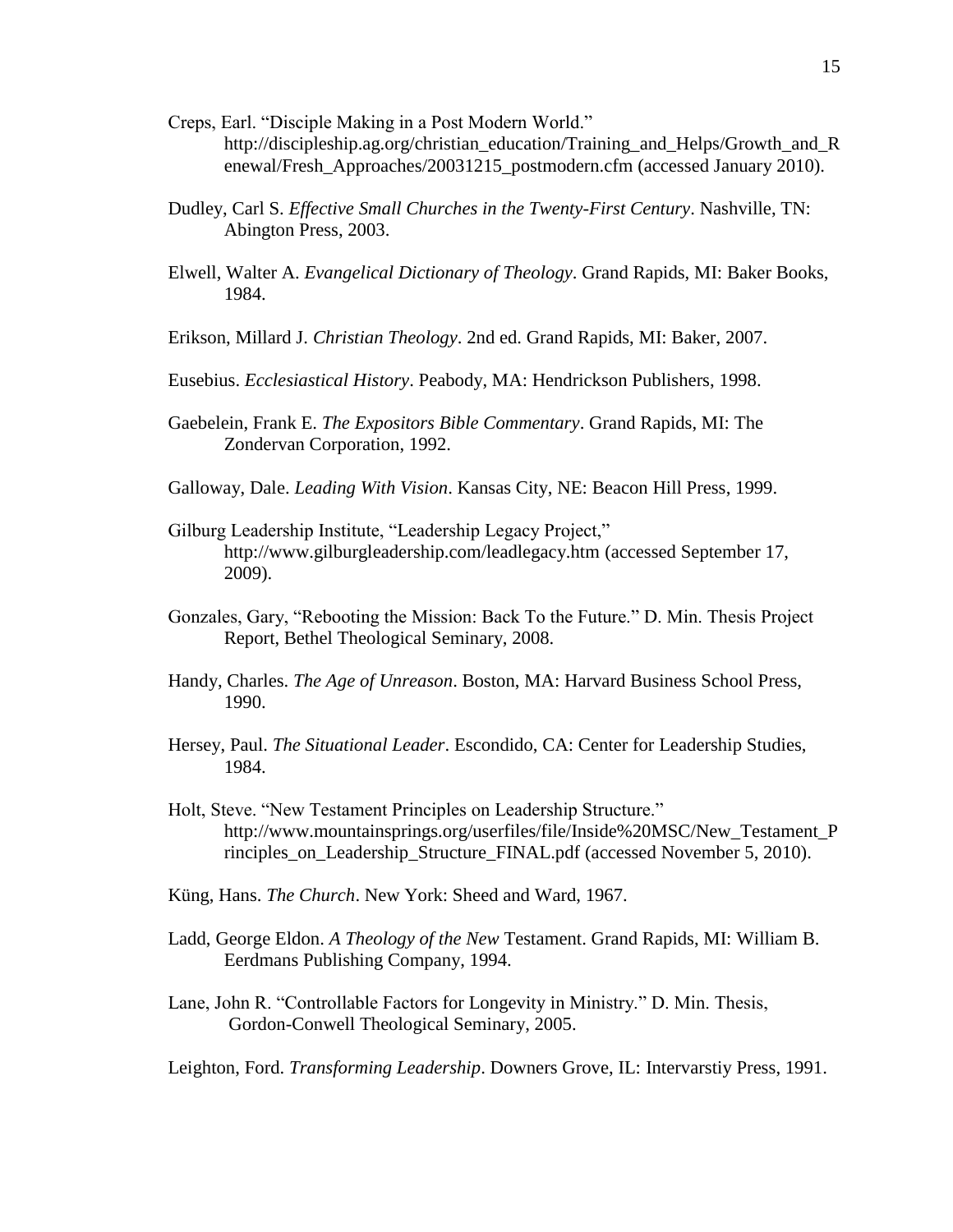- Leedy, Paul D., and Jeanne Ellis Ormrod. *Practical Research*. 8th ed., Upper Saddle River, NJ: Pearson Merrill Prentice Hall, 2005.
- Lindgren, Alvin J., and Norman Shawchuck. *Management for Your Church*. Nashville, TN: Organization Resource Press, 1984.
- Lockyear, Herbert. *All about the Holy Spirit*. Fifth Printing, Peabody, MA: Hendrikson Publishers, 2006.
- Logan, Robert E. *Beyond Church Growth Action Plans for Developing a Dynamic Church*. Grand Rapids, MI: Fleming H. Revell, 1989.
- Marsden, M. George. *Understanding Fundamentalism and Evangelicalism*. Grand Rapids, MI: William B Eerdmans Publishing Company, 1991.
- Maxwell, John C. *Developing the Leaders around You*. Nashville, TN: Thomas Nelson, 1995.

\_\_\_\_\_\_\_\_. *Developing the Leader within You*. Nashville, TN: Thomas Nelson, 1993.

- McKnight, Scot. "Five Streams of the Emerging Church." http://www.christianitytoday.com/ct/2007/february/11.35.html. (accessed November 5, 2010).
- McNeal, Reggie. *Revolution in Leadership*. Nashville, TN: Abington Press, 1998.
- Miller, Donald E. *Reinventing American Protestantism: Christianity in the New Millennium*. Berkeley and Los Angeles, CA: University of California Press, 1997.
- Myers, William R. *Research in Ministry*. 3rd ed. Chicago, IL: Exploration Plus, 2002.
- Pew Forum on Religious and Public Life, The Religious Composition of the United States.Document,http://religions.pewforum.org/pdf/report-religious-landscapestudy-chapter-1.pdf (accessed May 12, 2010).
- Pinnock, Clark H. *Flame of Love*. Downers Grove, IL: Intervarsity Press, 1996.
- Rima, Samuel D. *Rethinking the Successful Church*. Grand Rapids, MI: Baker Books, 2002.

Qualitative Research Methods, http://www.socialresearchmethods.net/tutorial/Mensah/default.htm (accessed January 2010).

Sanders, Oswald J. *Spiritual Leadership*. Chicago: Moody Press, 1994.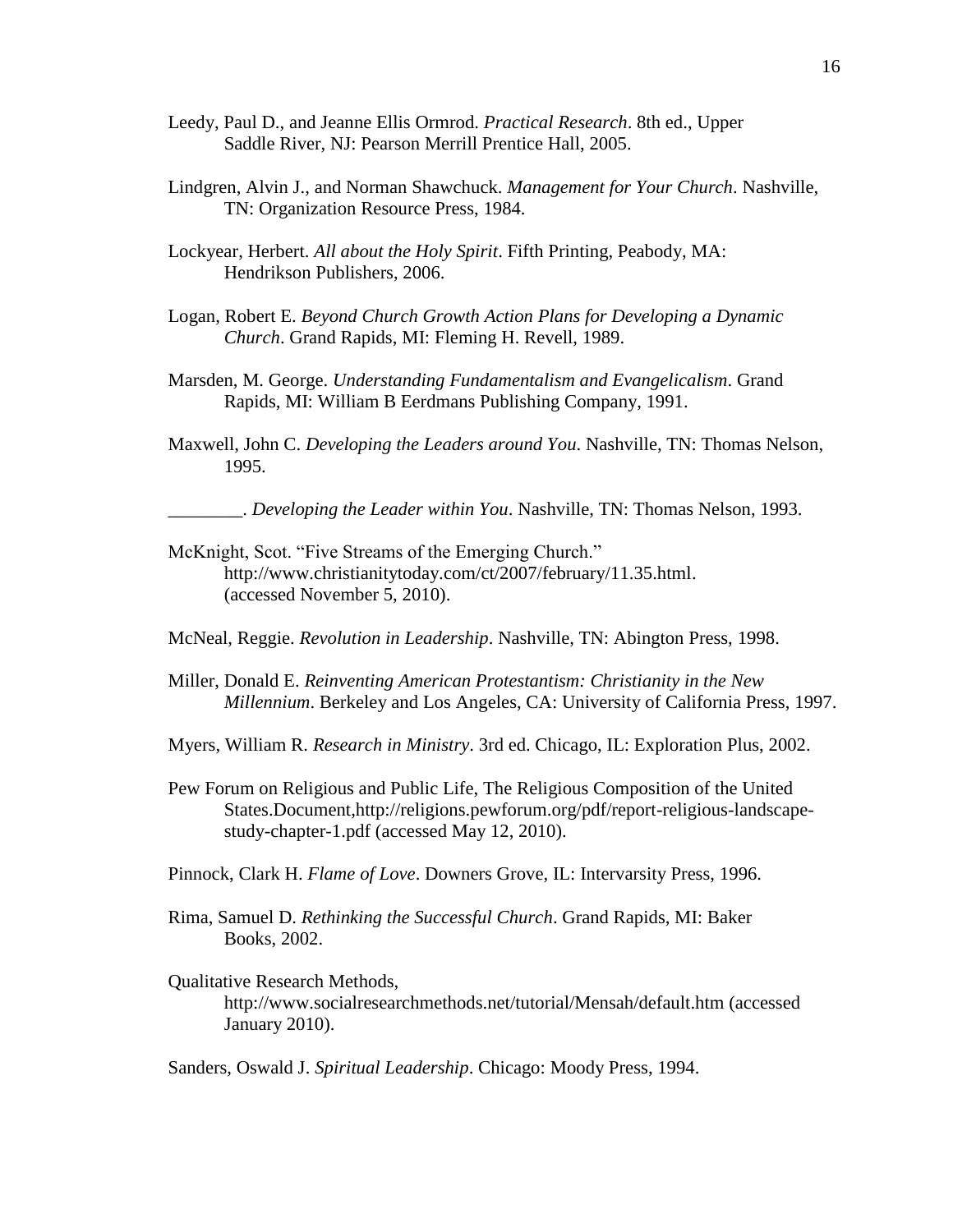- Schaper, Donna. "Leadership Transitions: What the Nonprofit World Can Teach Us," *Congregations* 35, no. 1, (Winter 2009).
- Stanley, Paul D. and Robert J. Clinton *Connecting: The Mentoring Relationships You Need to Succeed in Life*. Colorado Springs, CO: Navpress, 1992.
- Thumma, Scott. "What God Makes Free is Free Indeed," http://hirr.hartsem.edu[/bookshelf/thumma\\_article5.html](http://hirr.hartsem.edu/bookshelf/thumma_article5.html) (accessed October 14, 2009).
- Thrall, Bill, Bruce McNicol, and Ken McElrath. *The Accent of a Leader*. San Francisco, CA: Jossey-Bass, 1999.
- Unruh, Heidi "Building the Church's Readiness for a Transformational Ministry Journey," *Family and Community Ministries* 22, no 4 (Winter 2009).
- Vine, W.E. *Vine's Complete Expository Dictionary of Old and New Testament Words*. Nashville, TN: Thomas Nelson Publishers, 1985.
- "Virginia Baptists on a Mission", Head of Kentucky's largest church retiring, successor tapped, http://www.vbmb.org/courageouschurches/PastoralSuccession.htm (accessed January 2010).
- Vyhmeister, Nancy Jean. *Your Guide to Writing Quality Research Papers*. 2nd ed., Grand Rapids, MI: Zondervan, 2008.
- Wagner, C. Peter. *The New Apostolic Churches*. Ventura, CA: Regal Books, 1998.

\_\_\_\_\_\_\_\_. *Spreading the Fire*. Ventura, CA: Regal Books, 1994.

\_\_\_\_\_\_\_\_. *Churchquake!* Ventura, CA: Regal Books, 1999.

- Walvoord, John F. and Roy B. Zuck. *The Bible Knowledge Commentary Old Testament*. Colorado Springs, CO: Chariot Victor Publishing, 1985.
- Walton, Robert C. *Chronological Background Charts of Church History*. Grand Rapids, MI: Zondervan, 1986.

Warren, Rick. *The Purpose Driven Church*. Grand Rapids, MI: Zondervan, 1995.

Weese, Carolyn, and J. Russell Crabtree. *The Elephant in the Boardroom*. San Francisco, CA: Jossey-Bass, 2004.